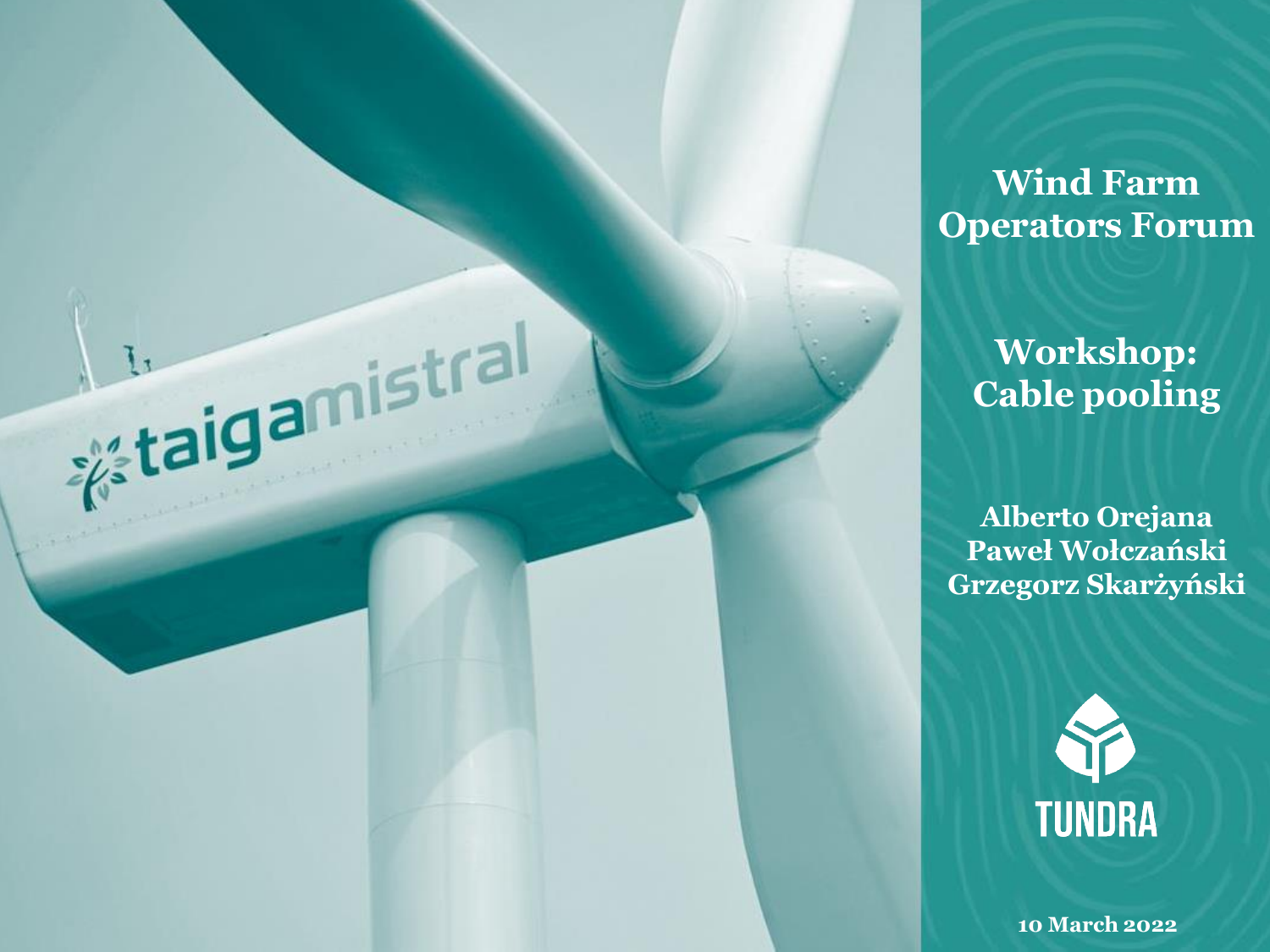

Hybridization potential of an existing wind farm in Poland through cable pooling:

- **1. Spanish case & legislation.**
- **2. Hybrid installation effect based on Polish example.**
- **3. How to implement the cable pooling**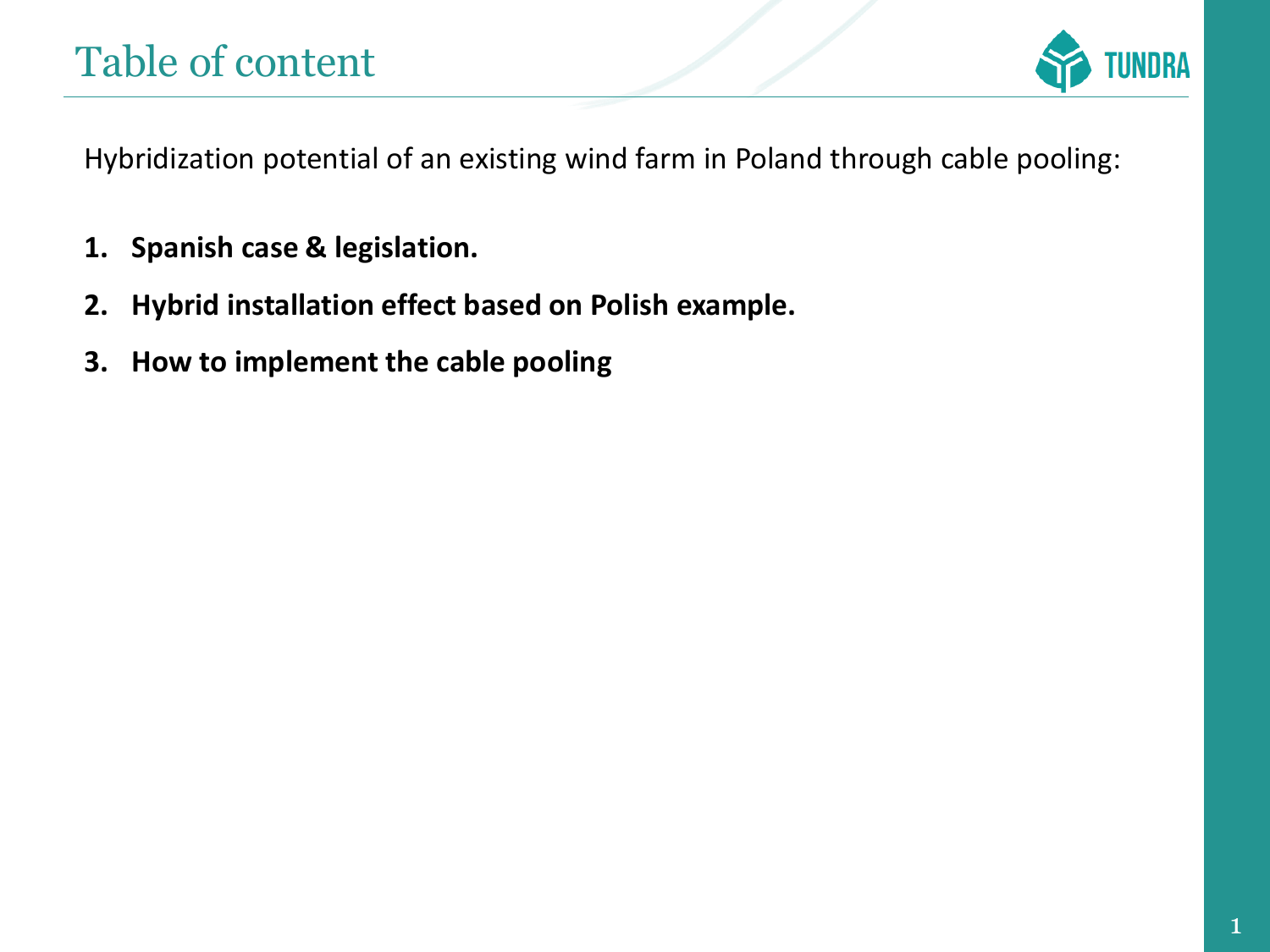## 1. Spanish case & legislation (1)



# Cable Pooling

AKA technology hybridization, it consists in installing additional (complementary) generation capacity into an existing power plant, maximizing the use of the interconnection agreement

In the case of Spain, there is a Synergic coupling between wind and solar technologies which comes from the seasonality of both resources: yearly (winter/summer) and daily (day/night) seasonality

| Wind  | <b>28 GW</b>     | 24%         |
|-------|------------------|-------------|
| Solar | <b>15 GW</b>     | 19%         |
|       | <b>Installed</b> | Cap. Factor |

#### Daily load (same size wind&solar)









6 8 10 12 14 16 18 20 22  $0<sub>2</sub>$ 4





**Excess**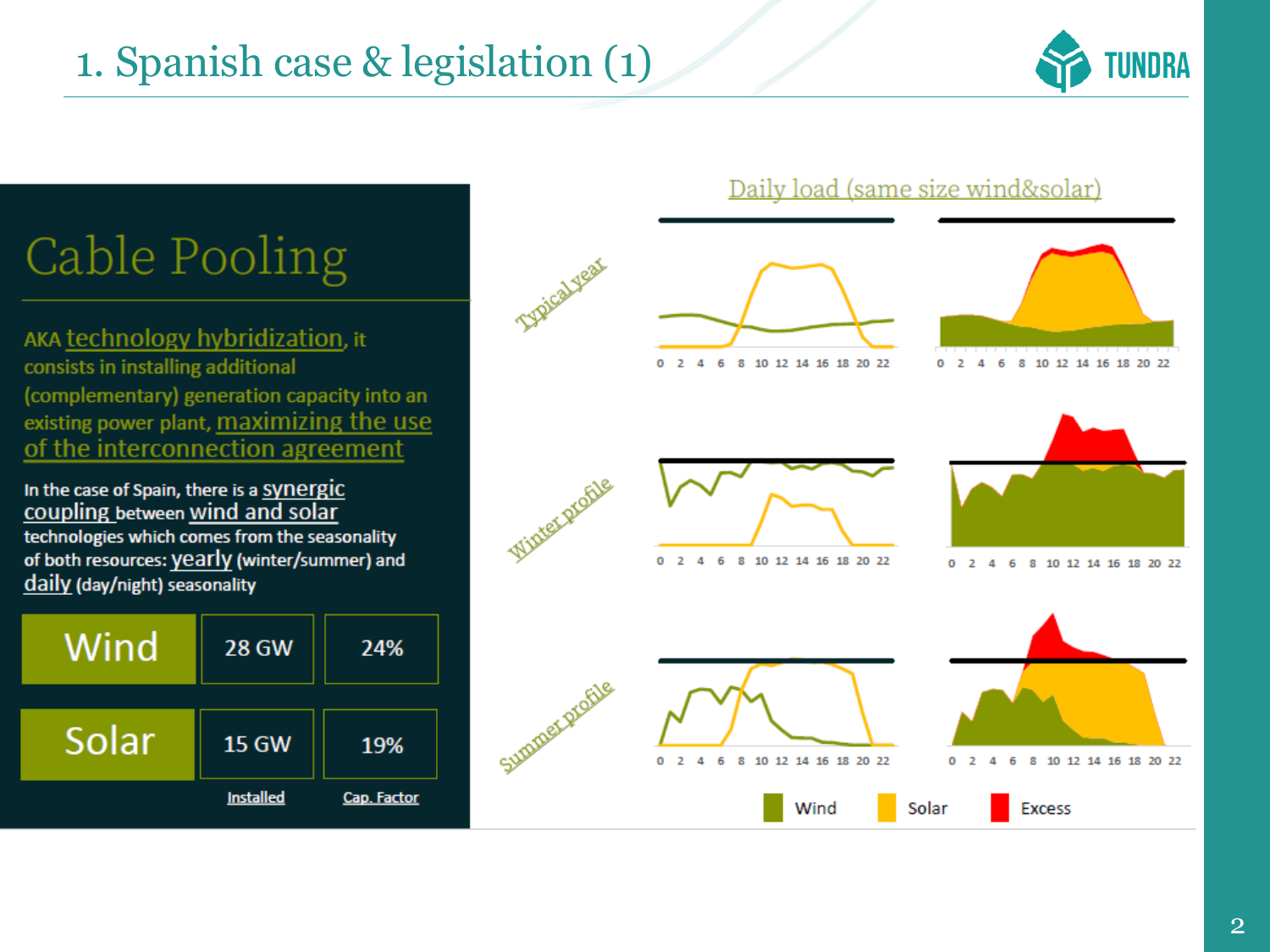## 1. Spanish case & legislation (2)





Solar PV pooled to an existing wind farm shows a typical-year total excess <5% (vs. dedicated solar PV interconnection)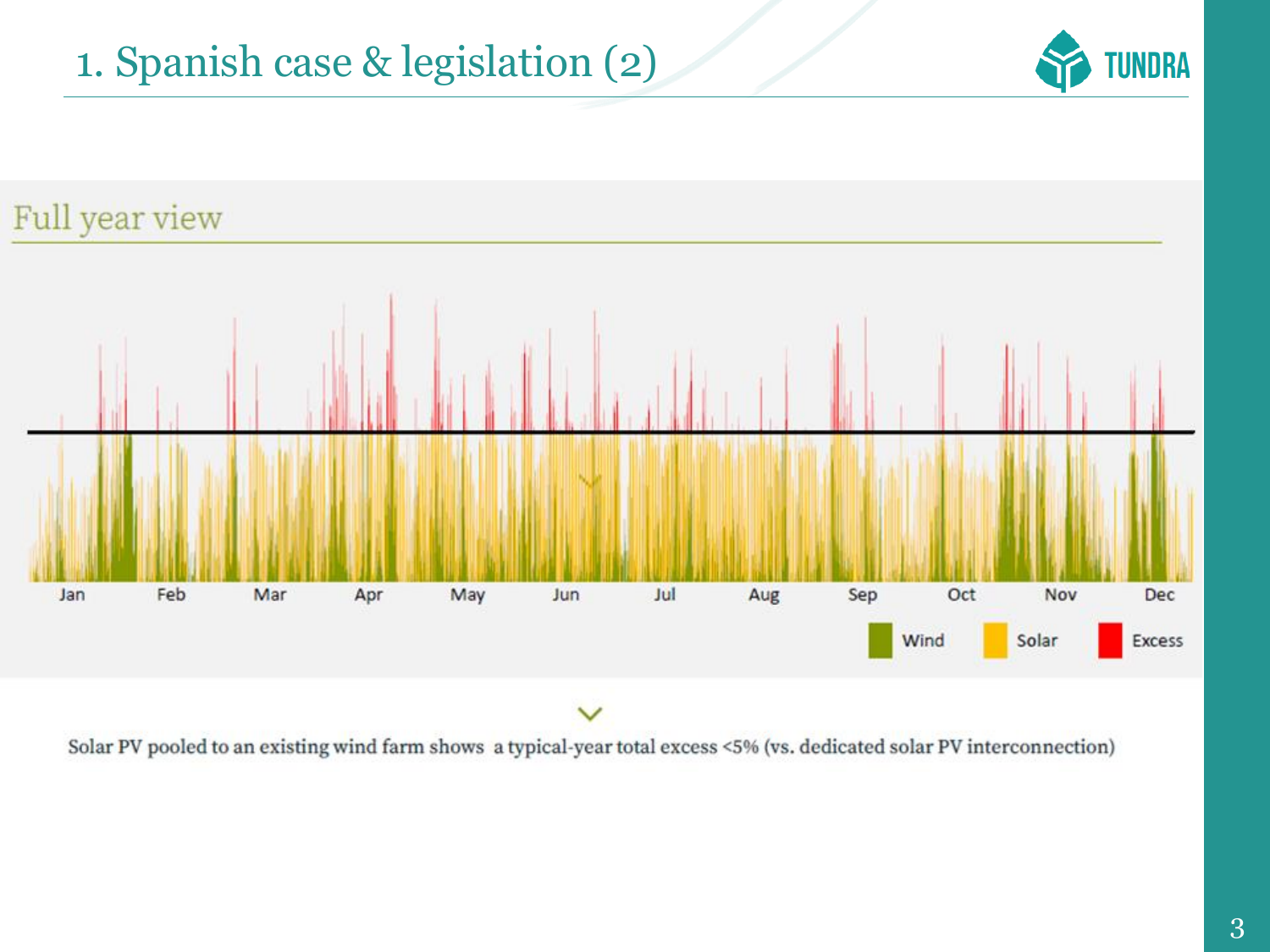

### Additional key considerations



Attractive investment at some -20% CAPEX<sup>1</sup> with just -5% revenues

1. CAPEX considering interconnection costs at 100,000 EUR/MW: 50,000 EUR/MW to DSO/TSO and 50,000 EUR/MW own substation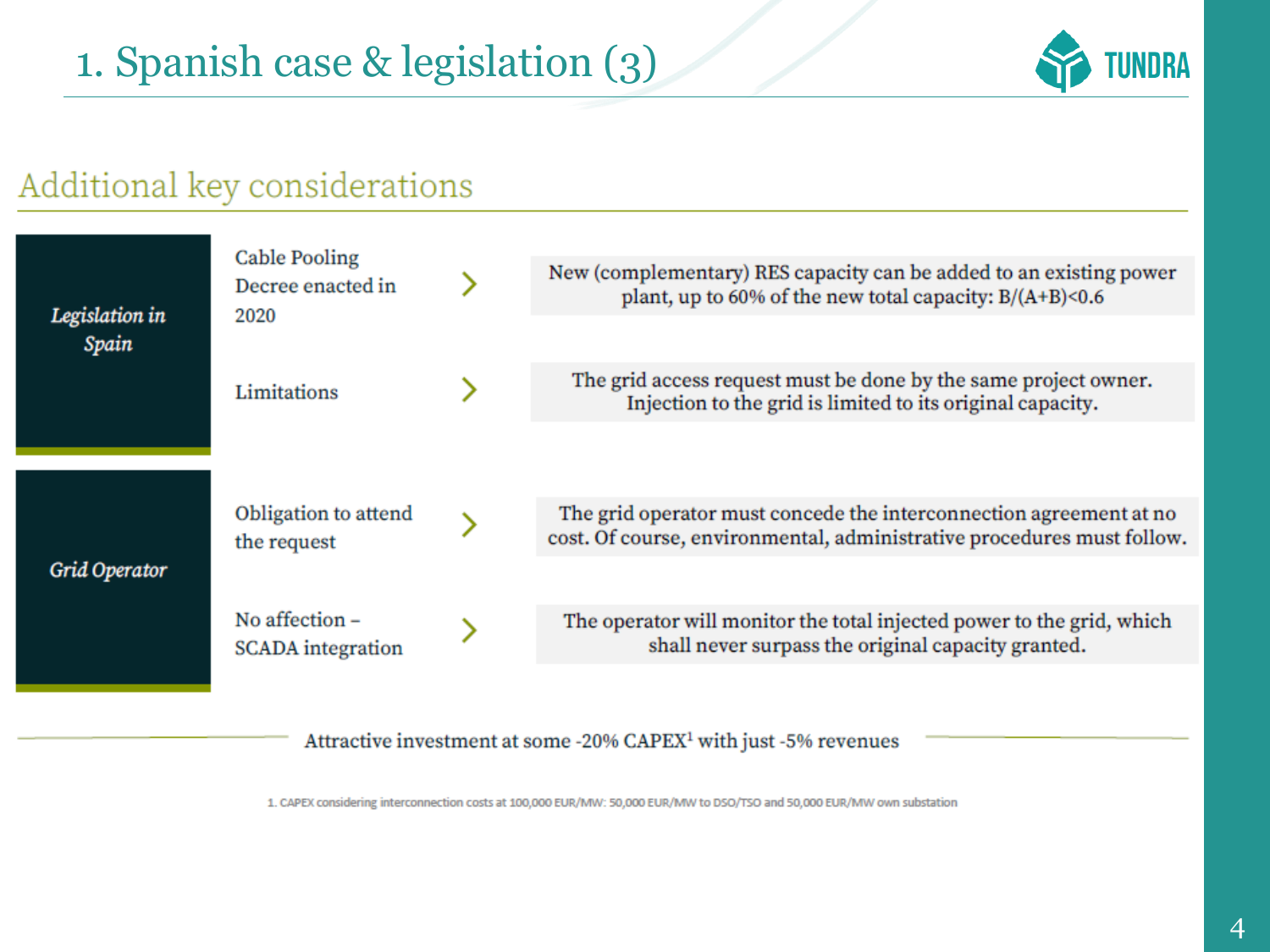**PV:**



Following installations were taken into consideration once calculating hybrid effect of wind + PV:

**Wind farms:**

**Wind farm 1:** a) Capacity: ~40 MW b) Low productivity: ~2050 nh c) Hourly data: 2018 – 2021 (4 years)



**PV potential installation:**



a) Capacity: multiple of 5 MW between 0 to 60 MW.

b) Medium productivity: 1225 nh (north Poland)

c) Hourly data: based on data published by PSE for total PV generation in Poland.



1) Source: EU PVGIS Photovoltaic Geographical Information System

2) Icons have been designed using resources from Flaticon.com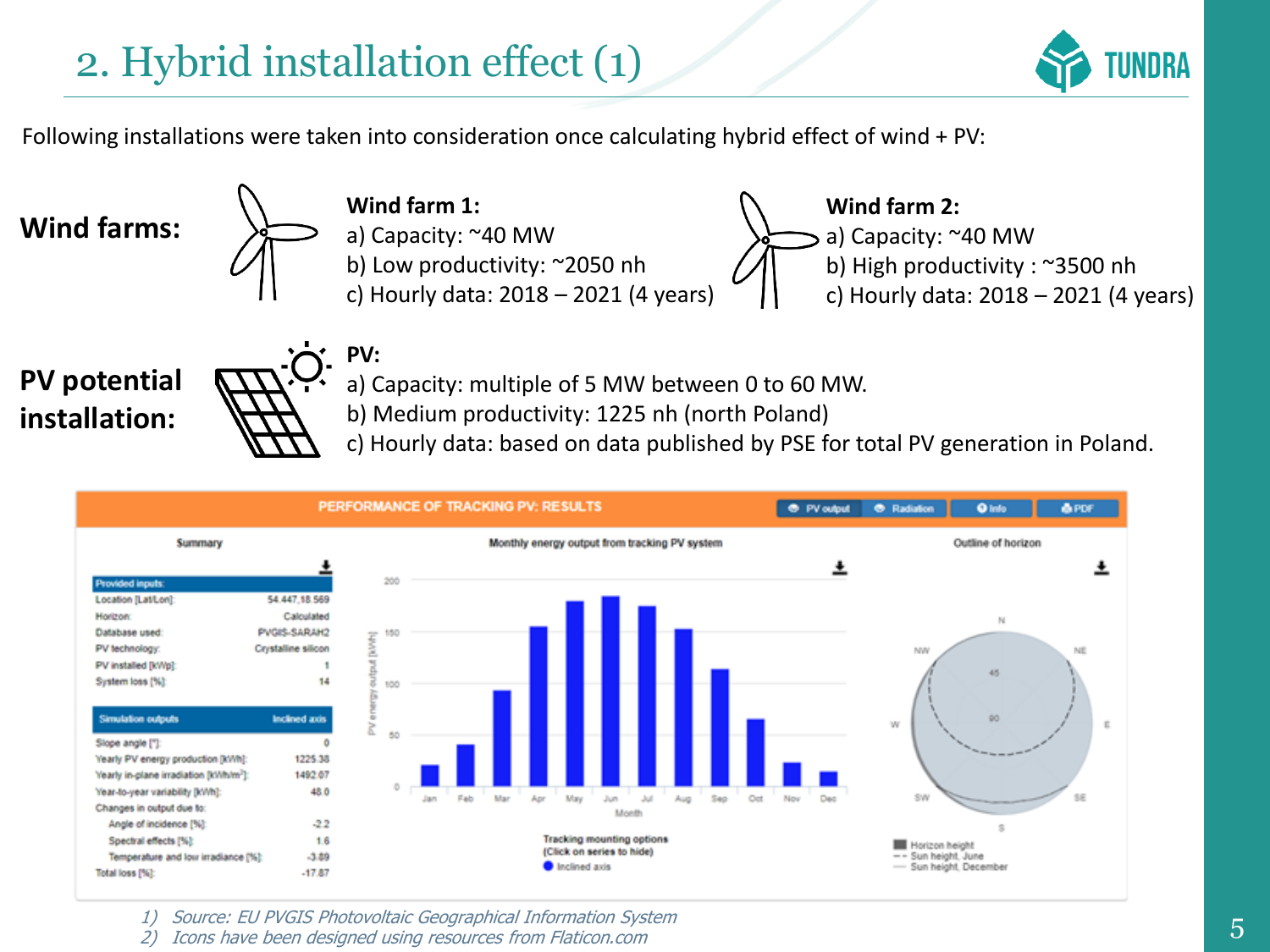## 2. Hybrid installation effect (2)



As within cable pooling, total generation of hybrid installation (both wind + PV) cannot exceed the already granted interconnection capacity, then number of hours with active curtailment were calculated. Results are presented below with the breakdown into individual PV capacity for given year.



#### **For low wind productivity:**

- 1) up to 50% of added PV capacity, the curtailment appears only up to ~90 hours (in other words up to 2 hours per week),
- 2) once similar PV installation installed, then curtailment of generation takes places proportionally up to  $\sim$ 320 hours (in other words – in 1 hour a day).

#### **For high wind productivity:**

1) situation changes and hours with curtailment appears already with few additional MW installed growing linearly.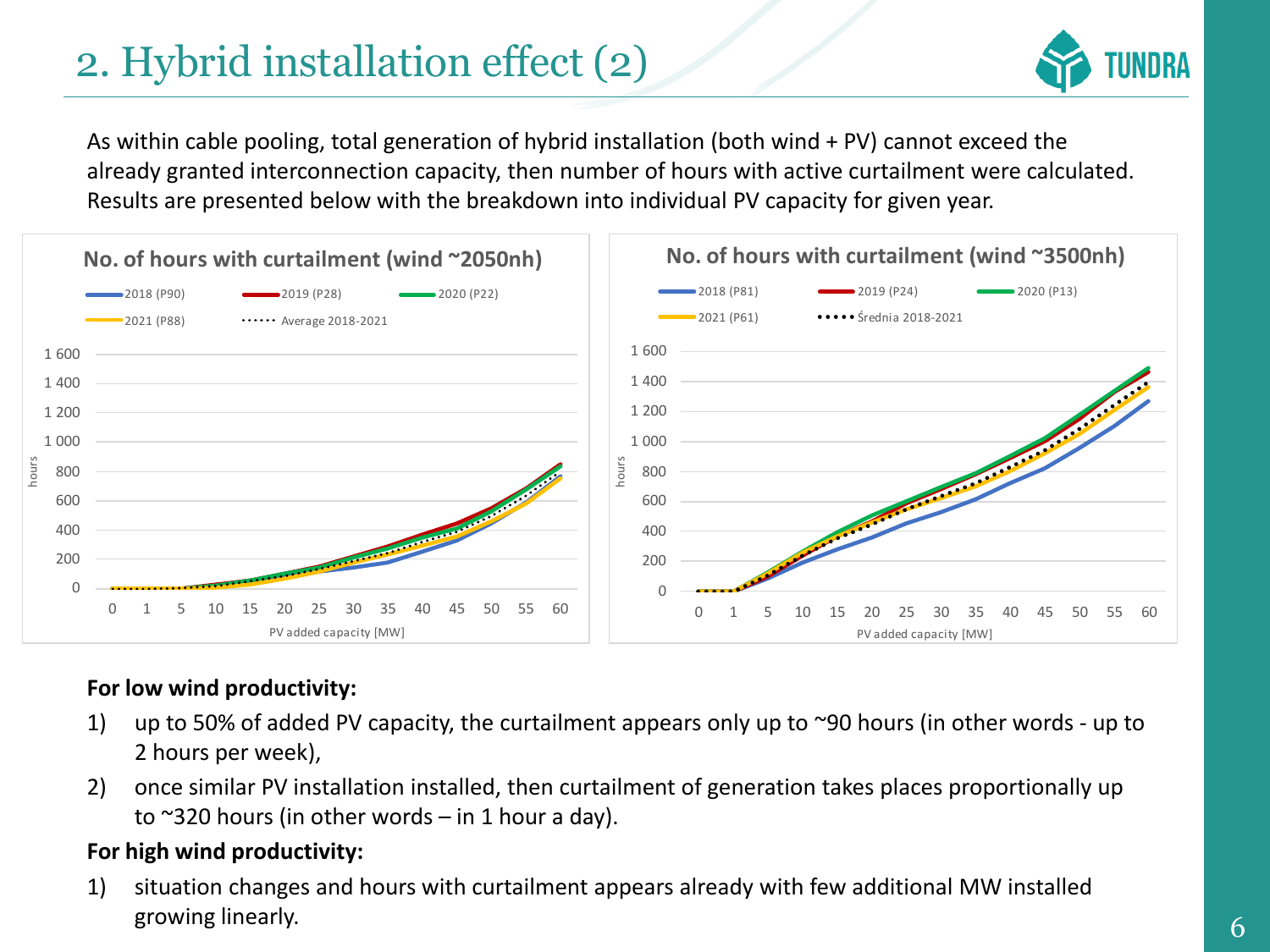## 2. Hybrid installation effect (3)



Number of hours when total generation exceeds granted interconnection capacity does not reflect the real effect of curtailment. Therefore, lost (curtailed) production from added PV installation (with wind generation kept unchanged) is presented on graphs below.

Productivity in different years varied significantly (between ~P15 and P90).



#### **For low wind productivity:**

1) hybrid installations with even 75% of added PV capacity have very limited impact (up to 2%) of PV generation. With higher capacity of new PV (50% more than installed as possible in Spain) the PV curtailed generation would be even up to ~17%.

#### **For high wind productivity:**

2) curtailed PV generation is low only with small added PV installation (up to 25% with losses of 2%), whereas the curtailment increases exponentially.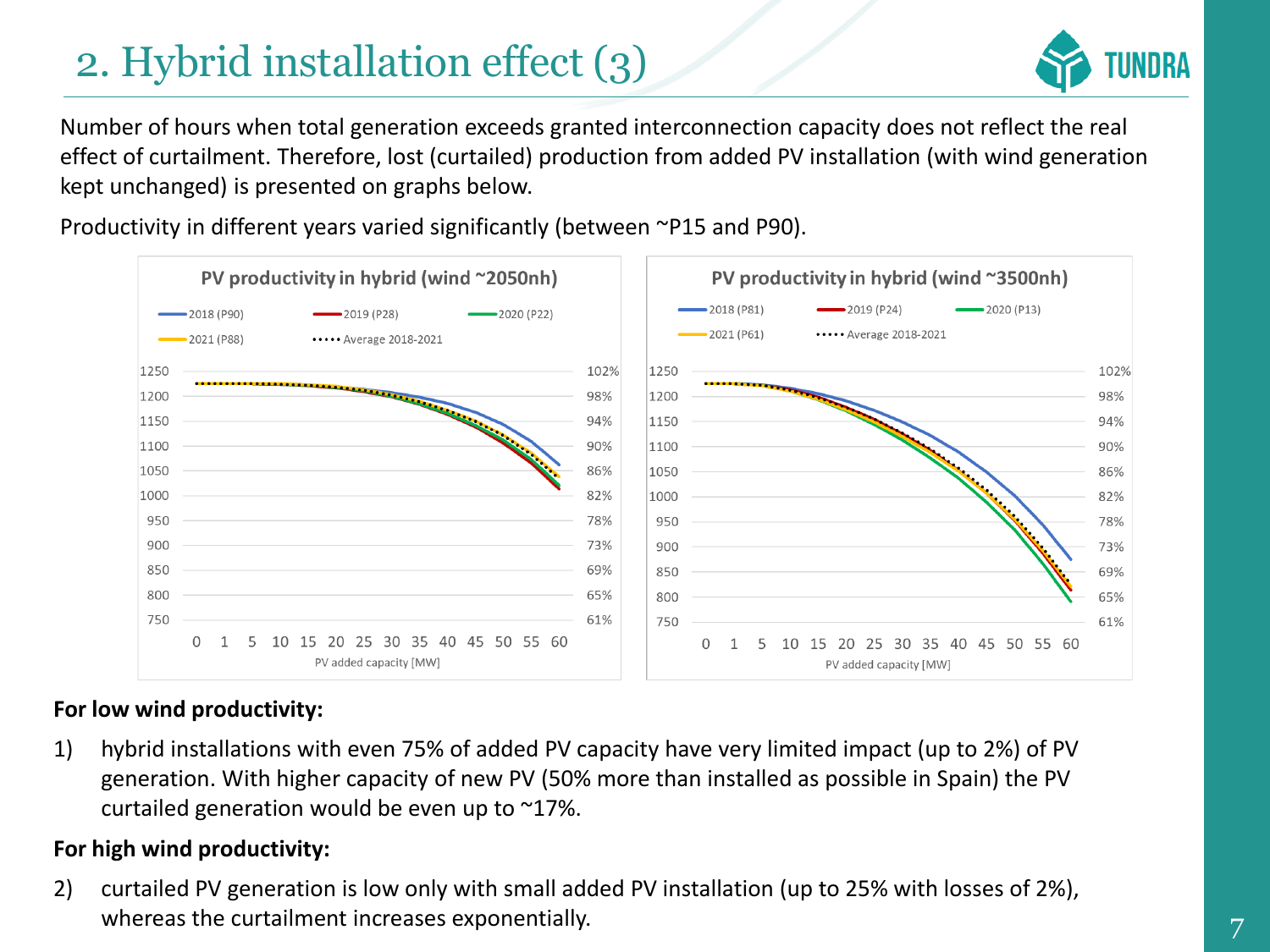### 3. How to implement the *cable pooling*  within the current regulatory framework



- *1. Cable pooling* means increasing potential of electricity generation, without increasing the interconnection capacity (more energy exported to the grid through the existing interconnection point).
- *2. Cable pooling* does not mean any increase of the interconnection capacity for individual installation, therefore should not be treated in the same way as the application for the grid connection capacity for the new projects – this is not the same procedure.
- 3. It is possible to implement the *cable pooling* by amending actual interconnection agreement at the individual investor request – new installation has to be harmonized with the existing one (integrated communication system, emergency shutdown, new equipment to be install etc.).
- 4. Similarities to the self generation facilities (companies planning to build its own generating facilities), prosumers (only notification needed for installation energy generating facilities within the max capacity granted by interconnection agreement).
- 5. RES installations operating under the "green certificates" scheme could implement *cable pooling* without losing this support (electricity generation is measured on the turbines), while the auction projects will not be allowed to participate (energy measured at interconnection point).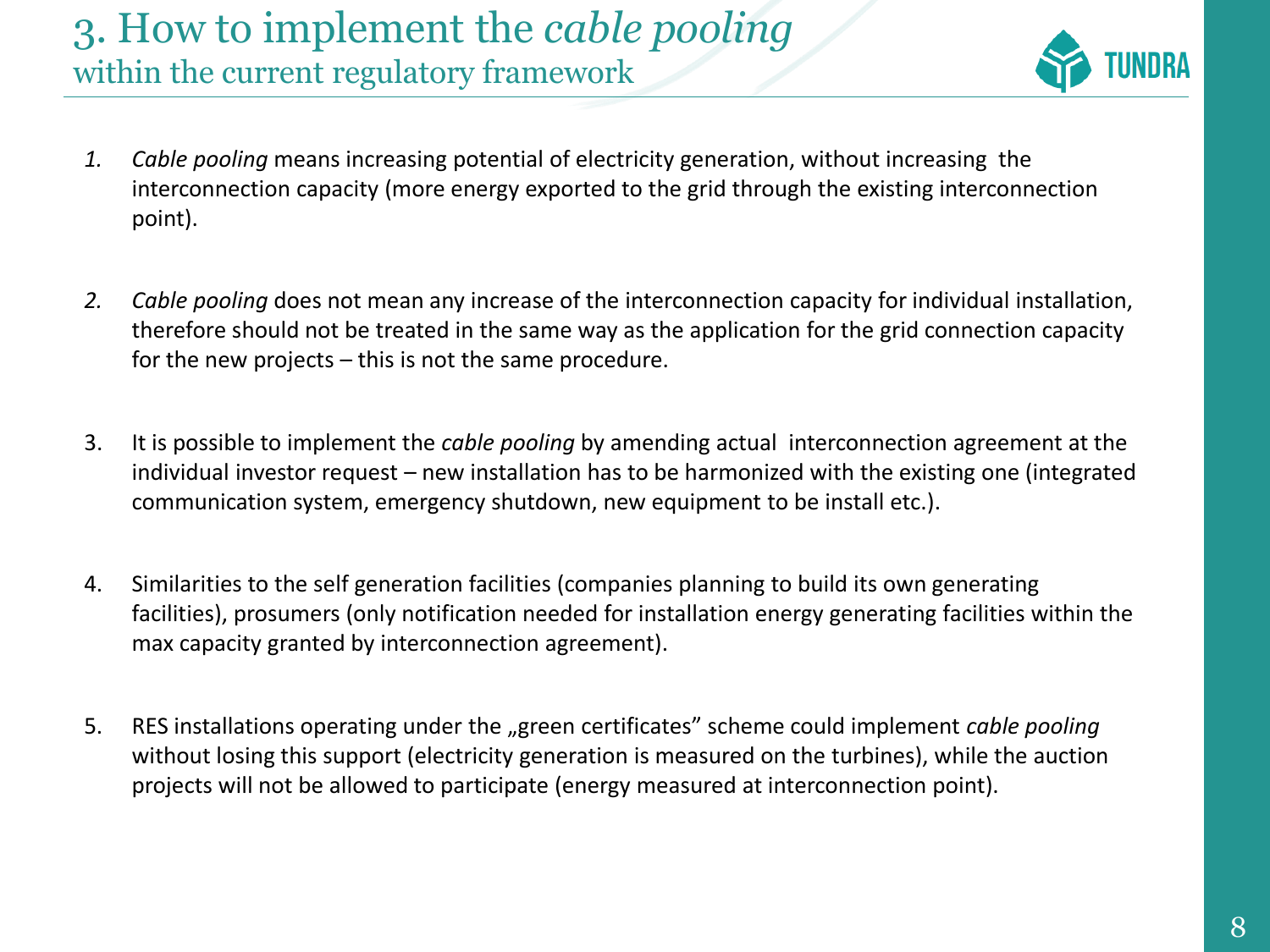### 3. How to implement the *cable pooling* – suggested regulatory changes



- 1. In order to streamline the process of acceptance *cable pooling* by DSOs as well as to avoid potential disputes between investors and DSOs, it would be advisable to introduce following provisions:
	- a) DSO obligation to positively accept *cable pooling* up to the max capacity (similar to the Spanish regulations), unless it could significantly negatively impact the grid (justified evidence has to be provided when application was rejected).
	- b) under paying deposit fee, such acceptance has to be granted for max 4 years to give time for permitting the additional installation; within this 4 years period investor can sign amended connection agreement; deposit is returnable after construction of the new installation or resignation from construction.
- 2. It could be also recommended to widely allow the proportional measurement at the interconnection point (currently it is applicable only to hybrid projects) to include the "auction projects" to use in the *cable pooling* model (energy generated by the new installation will not be counted for the auction scheme).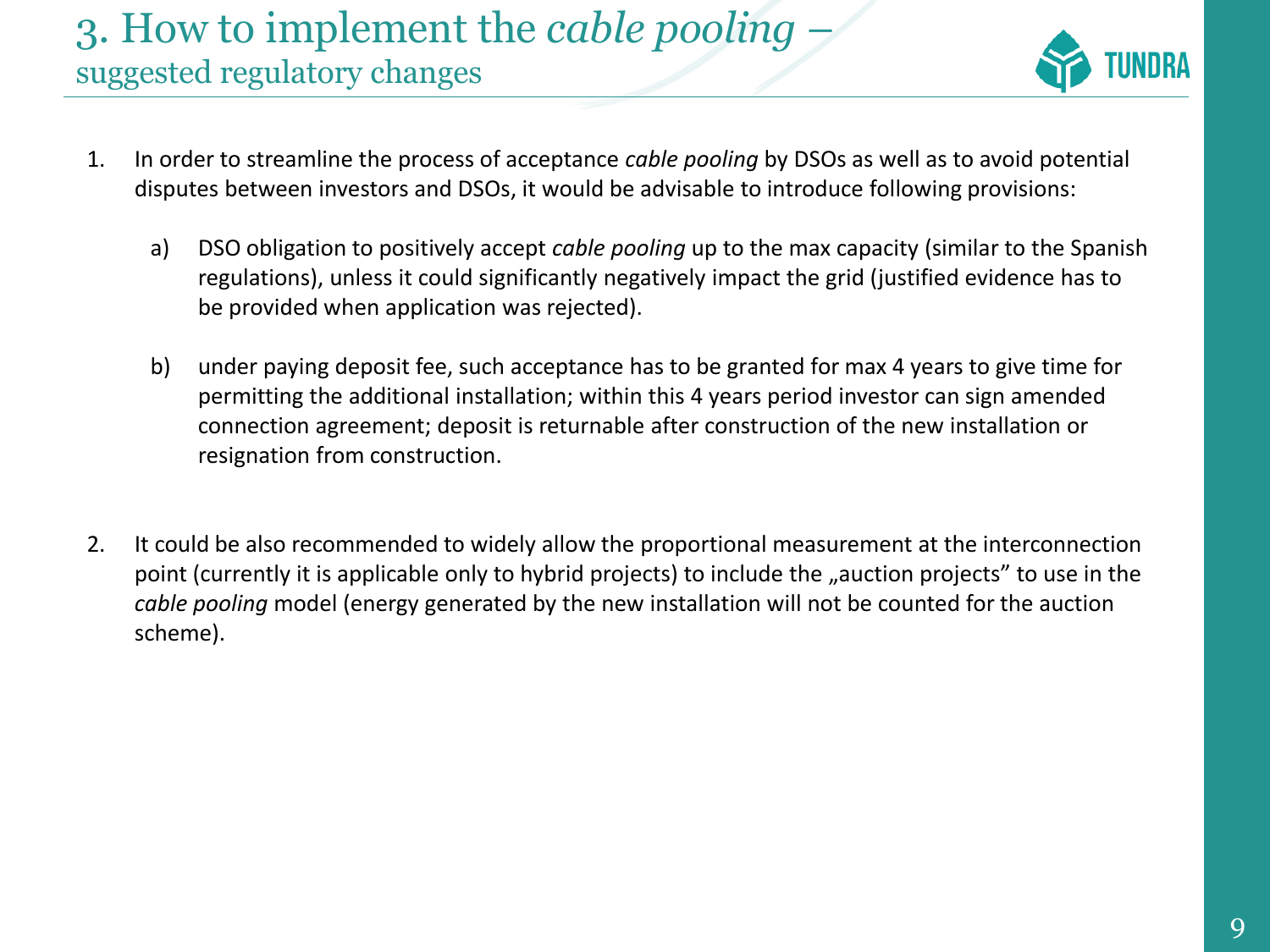### 3. How to implement the *cable pooling* – final remarks



- 1. Taking into consideration findings from our calculations, application of the *cable pooling* model for all wind farms operated under the green certificate scheme with accepted lost of 5% of the new PV generation, may allow to build up to 87% new PV capacity (6 400 MW in wind  $-5600$  MW in PV), which may increase the electricity generation by max 42% (15 440 GWh in wind – 6 517 GWh in new PV). In reality it will be lower numbers, as such new PV installation could not be developed for all wind park locations.
- 2. If we add also "auction projects" this additional PV capacity may increase further, however less than for the "old" wind portfolio (the higher wind productivity, the lower new PV capacity).
- 3. It has to be considered to extend the *cable pooling* concept by including granting grid capacity for new installations connected in the new interconnection points under the acceptance of the obligatory curtailment not compensated by DSO (the max curtailment ratio will be calculated taking into consideration operating installations located in the neighboring area); it will allow to built new installations by new investors in the new locations, not necessarily connected to the existing interconnection points.